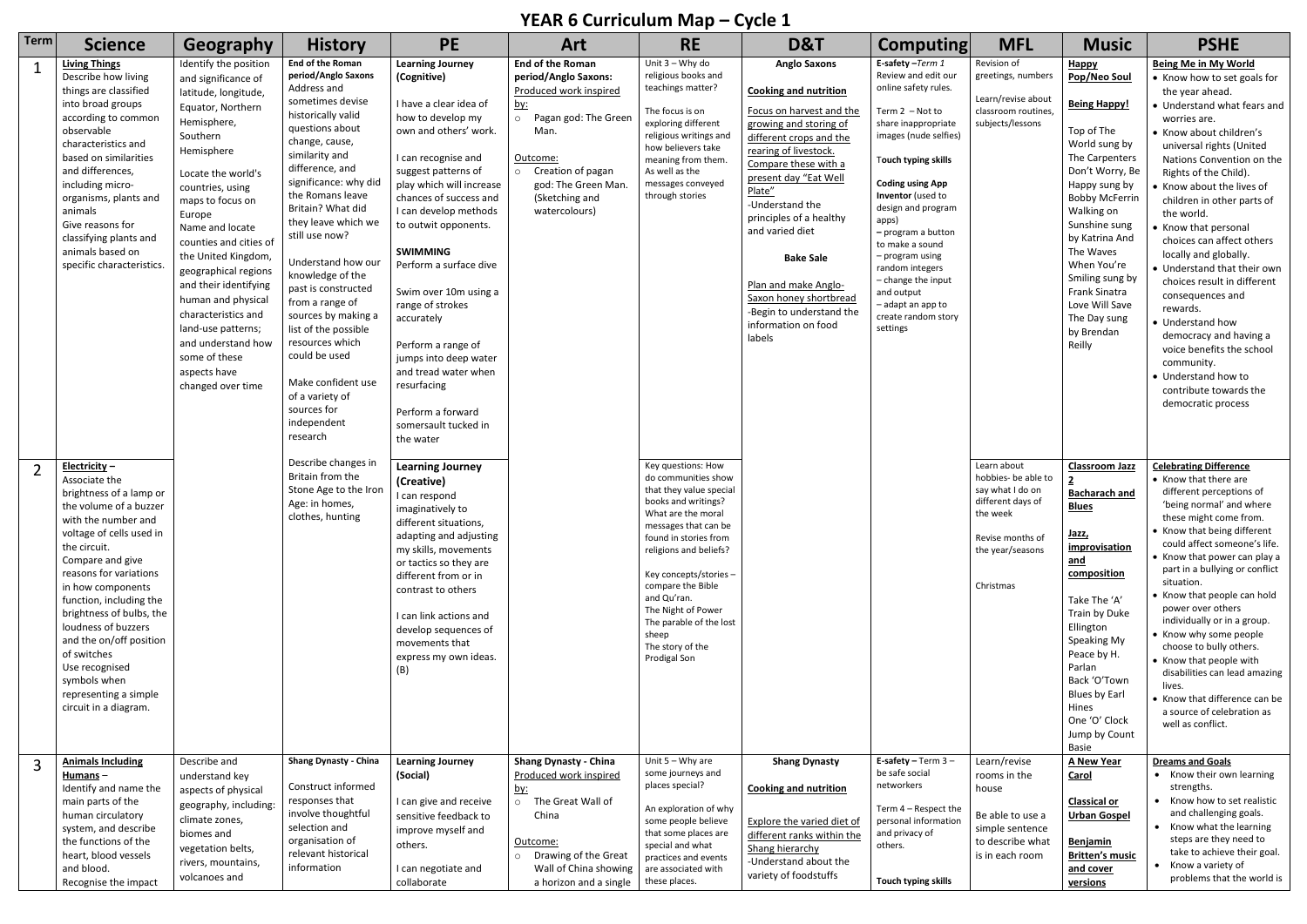| $\boldsymbol{\mathcal{A}}$ | of diet, exercise, drugs<br>and lifestyle on the<br>way their bodies<br>function.<br>Describe the ways in<br>which nutrients and<br>water are transported<br>within animals,<br>including humans.<br><b>Evolution &amp;</b><br>Inheritance $-$<br>Recognise that living<br>things have changed<br>over time and that<br>fossils provide<br>information about<br>living things that<br>inhabited the Earth<br>millions of years ago.<br>Recognise that living<br>things produce<br>offspring of the same<br>kind, but normally<br>offspring vary and are<br>not identical to their<br>parents.<br>Identify how animals<br>and plants are adapted<br>to suit their<br>environment in<br>different ways and that<br>adaptation may lead to<br>evolution. | earthquakes, and the<br>water cycle<br>Describe and<br>understand key<br>aspects of human<br>geography<br>Use maps, atlases,<br>globes and<br>digital/computer<br>mapping to locate<br>countries and<br>describe features<br>studied ie CHINA                                                                                                                                                                                                                                | Understand how our<br>knowledge of the<br>past is constructed<br>from a range of<br>sources: written<br>texts, paintings,<br>artefacts<br>Describe the<br>achievements of the<br>earliest civilizations -<br>an overview of<br>where and when the<br>first civilizations<br>appeared and an in<br>depth study of the<br>following: The Shang<br>Dynasty of Ancient<br>China                                                                                                                | appropriately<br><b>Learning Journey</b><br>(Applying Physical)<br>I can use combinations<br>of skills confidently in<br>sport specific contexts.<br>I can perform a range<br>of skills fluently and<br>accurately in practice<br>situations | vanishing point.<br>Silhouette of the<br>$\circ$<br>Great Wall of China<br>using Pastels                                                       | Main focus is<br>comparing Christian<br>and Muslim practices<br><b>Key Questions:</b><br>Why do some people<br>go on pilgrimage and<br>special journeys?<br>Key concepts/stories:<br>Pilgrimage, Muslim<br>Hajj<br>Visit a place of<br>pilgrimage, baptism<br>and naming<br>ceremonies, weddings | available in Shang society<br>-Understand the graded<br>diets within Shang society<br>-By using knowledge<br>about a healthy diet,<br>understand the<br>nutritional value of the<br>graded Shang diet<br>Plan and make savoury<br>Laksa cookies<br>-Use information on food<br>labels to understand the<br>nutritional value of the<br>cookies | Coding in the<br>language of Python<br>(a text-based<br>programming<br>language).<br>- Code using Python<br>to instruct the<br>computer to display<br>messages and repeat<br>messages<br>- explore the input<br>command and<br>variables to create a<br>program that asks<br>the user questions<br>and then uses that<br>information<br>- use random<br>variables<br>- combine different<br>functions to create a<br>story generator               | Revise family and<br>relationships<br>Be able to describe<br>relationships in the<br>family<br>Easter celebrations | I Mun Be<br>Married on<br>Sunday<br><b>Fishing Song</b><br>You've got a<br>Friend<br>70s Ballad/Pop<br>The music of<br><b>Carole King</b><br>The Loco-<br>Motion sung by<br>Little Eva<br>One Fine Day<br>sung by The<br>Chiffons<br>Up on The Roof<br>sung by The<br><b>Drifters</b><br>Will You Still<br>Love Me<br>Tomorrow?<br>(You Make Me<br>Feel Like) A<br>Natural Woman<br>sung by Carole<br>King | facing.<br>• Know how to work with<br>other people to make the<br>world a better place.<br>• Know some ways in which<br>they could work with<br>others to make the world<br>a better place.<br>• Know what their<br>classmates like and admire<br>about them.<br><b>Healthy Me</b><br>• Know how to take<br>responsibility for their own<br>health.<br>• Know how to make choices<br>that benefit their own<br>health and well-being.<br>• Know about different types<br>of drugs and their uses.<br>• Know how these different<br>types of drugs can affect<br>people's bodies, especially<br>their liver and heart.<br>• Know that some people can<br>be exploited and made to<br>do things that are against<br>the law.<br>• Know why some people<br>join gangs and the risk that<br>this can involve.<br>• Know what it means to be<br>emotionally well.<br>• Know that stress can be<br>triggered by a range of<br>things.<br>• Know that being stressed<br>can cause drug and alcohol<br>misuse. |
|----------------------------|-------------------------------------------------------------------------------------------------------------------------------------------------------------------------------------------------------------------------------------------------------------------------------------------------------------------------------------------------------------------------------------------------------------------------------------------------------------------------------------------------------------------------------------------------------------------------------------------------------------------------------------------------------------------------------------------------------------------------------------------------------|------------------------------------------------------------------------------------------------------------------------------------------------------------------------------------------------------------------------------------------------------------------------------------------------------------------------------------------------------------------------------------------------------------------------------------------------------------------------------|--------------------------------------------------------------------------------------------------------------------------------------------------------------------------------------------------------------------------------------------------------------------------------------------------------------------------------------------------------------------------------------------------------------------------------------------------------------------------------------------|----------------------------------------------------------------------------------------------------------------------------------------------------------------------------------------------------------------------------------------------|------------------------------------------------------------------------------------------------------------------------------------------------|--------------------------------------------------------------------------------------------------------------------------------------------------------------------------------------------------------------------------------------------------------------------------------------------------|------------------------------------------------------------------------------------------------------------------------------------------------------------------------------------------------------------------------------------------------------------------------------------------------------------------------------------------------|----------------------------------------------------------------------------------------------------------------------------------------------------------------------------------------------------------------------------------------------------------------------------------------------------------------------------------------------------------------------------------------------------------------------------------------------------|--------------------------------------------------------------------------------------------------------------------|------------------------------------------------------------------------------------------------------------------------------------------------------------------------------------------------------------------------------------------------------------------------------------------------------------------------------------------------------------------------------------------------------------|--------------------------------------------------------------------------------------------------------------------------------------------------------------------------------------------------------------------------------------------------------------------------------------------------------------------------------------------------------------------------------------------------------------------------------------------------------------------------------------------------------------------------------------------------------------------------------------------------------------------------------------------------------------------------------------------------------------------------------------------------------------------------------------------------------------------------------------------------------------------------------------------------------------------------------------------------------------------------------------------------------|
|                            | $Light -$<br>Recognise that light<br>appears to travel in<br>straight lines.<br>Use the idea that light<br>travels in straight lines<br>to explain that objects<br>are seen because they<br>give out or reflect light<br>into the eye.<br>Explain that we see<br>things because light<br>travels from light<br>sources to our eyes or<br>from light sources to<br>objects and then to our<br>eyes.<br>Use the idea that light<br>travels in straight lines<br>to explain why<br>shadows have the<br>same shape as the<br>objects that cast them.                                                                                                                                                                                                      | Use fieldwork to<br>observe, measure,<br>record and present<br>the human and<br>physical features in<br>the local area<br>Use maps, charts etc.<br>to support decision<br>making about the<br>location of places<br><eg>new bypass<br/>Use maps, atlases,<br/>globes and<br/>digital/computer<br/>mapping to locate<br/>countries and<br/>describe features<br/>studied<br/>Use the eight points<br/>of a compass, four<br/>and six-figure grid<br/>references, symbols</eg> | <b>Industrial Revolution:</b><br>Address and<br>sometimes devise<br>historically valid<br>questions about<br>change, cause,<br>similarity and<br>difference, and<br>significance: effect of<br>the industrial<br>revolution on the<br>local area<br>Note connections,<br>contrasts and trends<br>over time and show<br>developing<br>appropriate use of<br>historical terms:<br>Cadbury factory -<br>explore the history of<br>the factory, where<br>there other factories<br>in the area? | <b>Learning Journey</b><br>(Health and Fitness)<br>I can self-select and<br>perform appropriate<br>warm up and cool<br>down activities<br>I can identify possible<br>dangers when planning<br>an activity                                    | <b>Industrial revolution:</b><br>Produced work inspired<br><u>by:</u><br>o William Morris<br>Outcome:<br>o Recreated art in the<br>same style. | Unit 6 - How do we<br>make moral choices?<br>A discussion of moral<br>issues in their own<br>lives and an<br>exploration of Hindu<br>and Christian codes of<br>behaviour - compare<br>and contrast                                                                                               |                                                                                                                                                                                                                                                                                                                                                | E-safety-Term $5 -$<br>Use our skills to solve<br>online safety issues.<br>Term 6 - Be safe<br>gaming experts.<br><b>Touch typing skills</b><br><b>Coding using</b><br><b>MakeCode Arcade:</b><br>-design a space<br>explorer<br>- make a player<br>character that can<br>jump and move<br>around a tilemap.<br>- create a game<br>called 'Chase the<br>Pizza'<br>$-$ create a game that<br>shoots projectiles.<br>- design our own<br>dodge game. | Learn/revise about<br>sports and hobbies<br>Be able to say what<br>is my favourite<br>sport and when I<br>play it. | <b>Music and Me</b><br>Hip Hop,<br>Classical,<br>Electronic,<br>Soul,<br>Contemporary<br>Something<br>Helpful by Anna<br>Meredith<br>O by Shiva<br>Feshareki<br>V-A-C Moscow<br>by Shiva<br>Feshareki<br>Heroes &<br>Villains by Eska<br>Shades Of Blue<br>by Eska<br>And! by<br>Afrodeutsche<br>The Middle<br>Middle by<br>Afrodeutsche                                                                   | Relationships<br>.Know that it is important to<br>take care of their own mental<br>health.<br>.Know ways that they can take<br>care of their own mental<br>health.<br>•Know the stages of grief and<br>that there are different types<br>of loss that cause people to<br>grieve.<br>•Know that sometimes people<br>can try to gain power or<br>control them.<br>•Know some of the dangers of<br>being 'online'.<br>.Know how to use technology<br>safely and positively to<br>communicate with their<br>friends and family.                                                                                                                                                                                                                                                                                                                                                                                                                                                                            |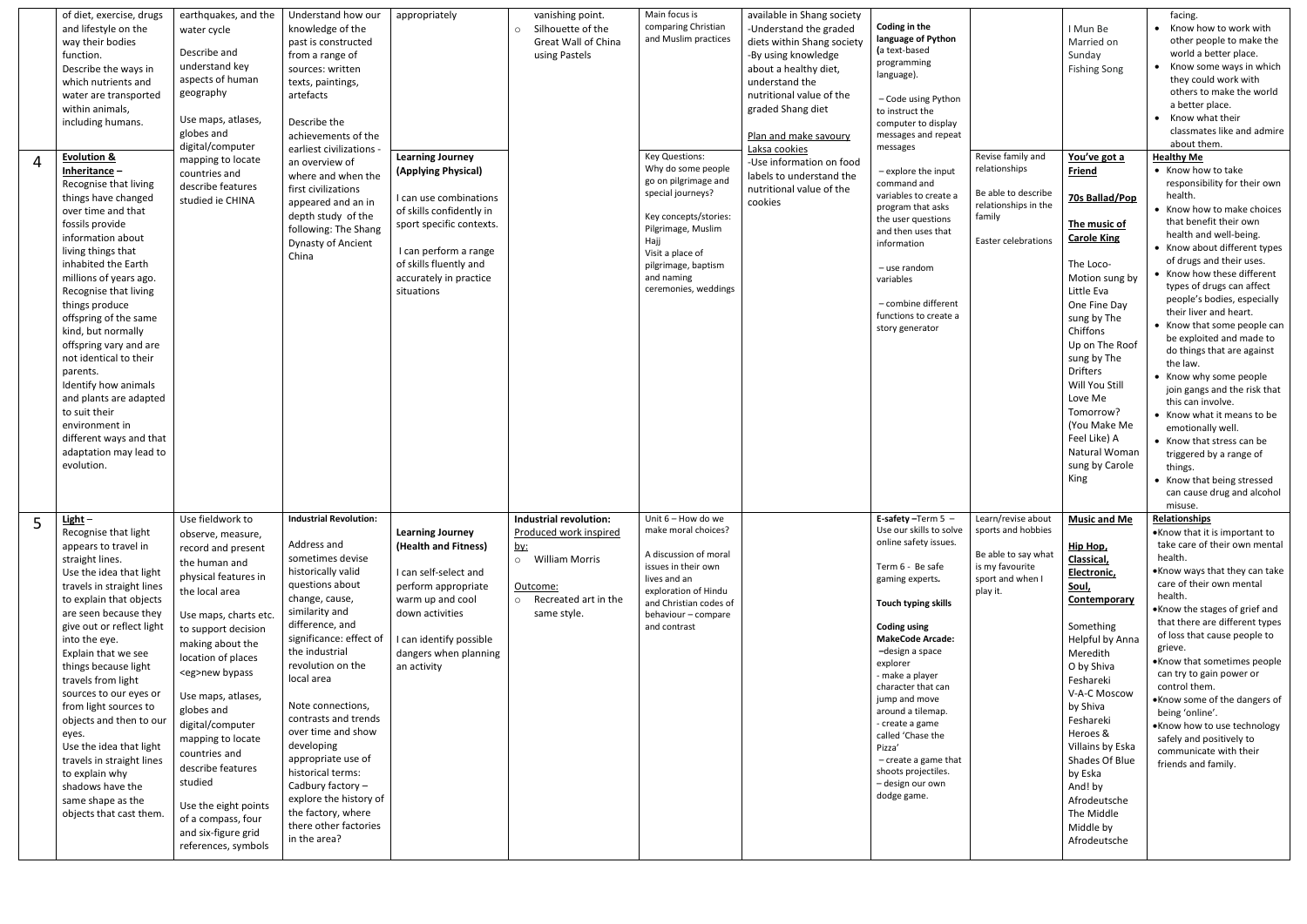| 6 | and key (including<br>Describe a study of<br>the use of Ordnance<br>an aspect or theme<br>in British history that<br>Survey maps) to build<br>their knowledge of<br>extends his/her<br>the United Kingdom(<br>chronological<br>knowledge beyond<br>and the wider world)<br>1066<br>Use evidence to<br>support arguments | <b>LEARNING JOURNEY</b><br>(Personal)<br>I recognise my<br>strengths and<br>weaknesses and can<br>set myself appropriate<br>targets | Key questions:<br>What are the<br>consequences of the<br>moral choices we<br>make?<br>What people and<br>organisations help in<br>making moral<br>choices?<br>How do we decide<br>what is right and<br>wrong?<br>Key concepts/stories: | <b>Industrial Revolution</b><br><b>Processes</b><br>Pulley systems to lift and<br>position a given item<br>Design -<br><b>Cooking and nutrition</b><br>Explore the basic diet of<br>the working-class<br>Victorian with a focus on | Learn the names of<br>foods<br>Be able to express a<br>preference and say<br>why.<br>Engage in<br>conversations<br>about likes and<br>dislikes<br><b>Bastille Day</b> | Year 6 Leavers'<br>Production | <b>Changing Me</b><br>• Know how girls' and<br>boys' bodies change<br>during puberty and<br>understand the<br>importance of looking<br>after themselves<br>physically and<br>emotionally.<br>Know how a baby<br>develops from<br>conception through the                                                                                                                                                                                           |
|---|-------------------------------------------------------------------------------------------------------------------------------------------------------------------------------------------------------------------------------------------------------------------------------------------------------------------------|-------------------------------------------------------------------------------------------------------------------------------------|----------------------------------------------------------------------------------------------------------------------------------------------------------------------------------------------------------------------------------------|------------------------------------------------------------------------------------------------------------------------------------------------------------------------------------------------------------------------------------|-----------------------------------------------------------------------------------------------------------------------------------------------------------------------|-------------------------------|---------------------------------------------------------------------------------------------------------------------------------------------------------------------------------------------------------------------------------------------------------------------------------------------------------------------------------------------------------------------------------------------------------------------------------------------------|
|   |                                                                                                                                                                                                                                                                                                                         |                                                                                                                                     | Hindu festival of<br>Navrati, moral<br>dilemmas,<br>Hindu female deities                                                                                                                                                               | local coal miners                                                                                                                                                                                                                  |                                                                                                                                                                       |                               | nine months of<br>pregnancy and how it is<br>born.<br>Know how being<br>$\bullet$<br>physically attracted to<br>someone changes the<br>nature of the<br>relationship.<br>Know the importance of<br>self-esteem and what<br>they can do to develop it.<br>Know what they are<br>$\bullet$<br>looking forward to and<br>what they are worried<br>about when thinking<br>about transition to<br>secondary school /<br>moving to their next<br>class. |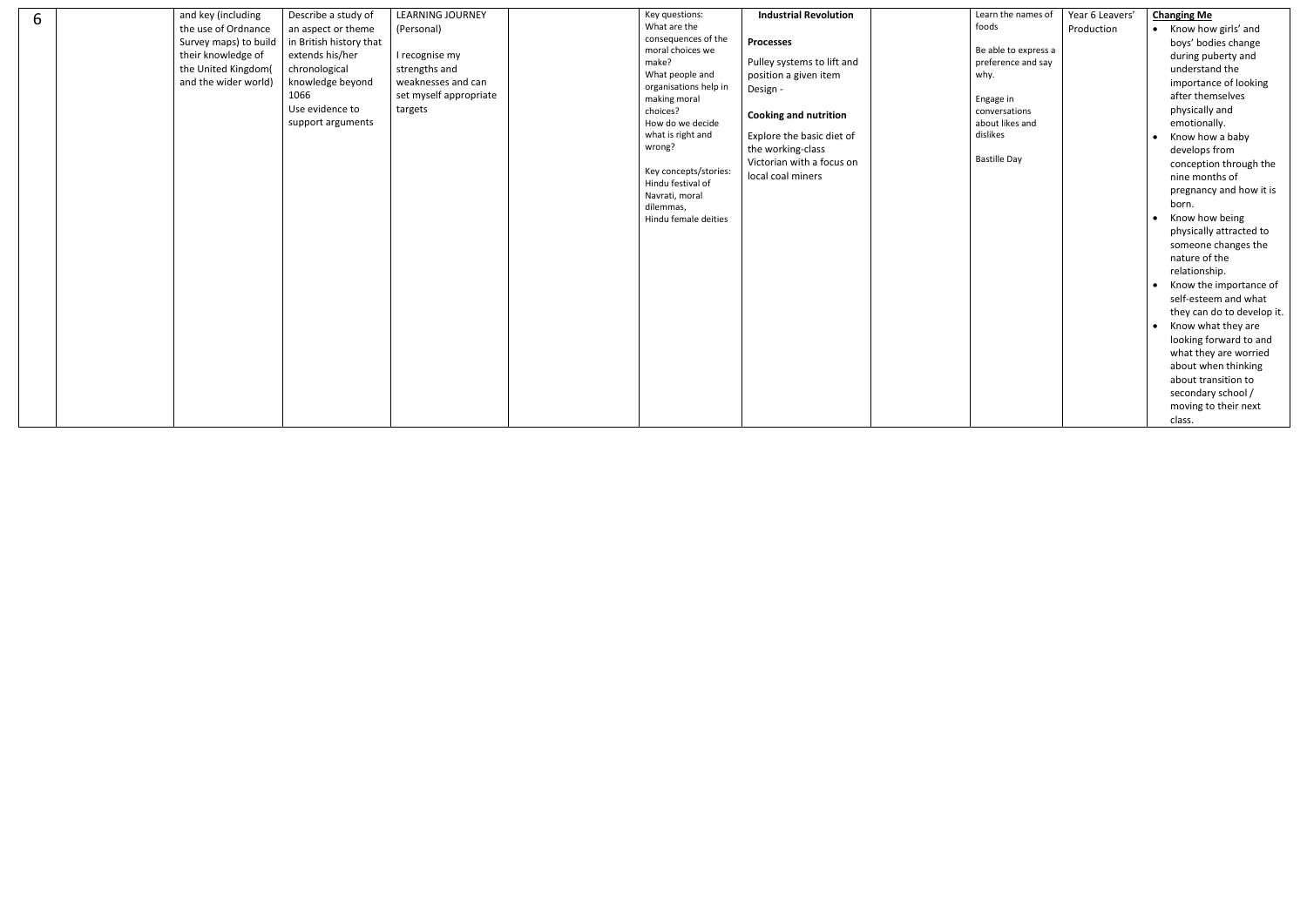## **YEAR 6 Curriculum Map – Cycle 2**

| <b>Term</b> | <b>Science</b>                                                                                                                                                                                                                                                                                                                                                                                                           | Geography                                                                                                                                                                                                                                                                                                                                                                                                                                                                                                                                                                                                                                                                         | <b>History</b>                                                                                                                                                                                                                                                                                                                                                                                                                                                                                                                                                                                                                                                                                                                                                                                                                       | <b>PE</b>                                                                                                                                                                                                                                                                                                                                                                                                                                                                                                                              | Art                                                                                                                                                                                                                                                                                                                                  | <b>RE</b>                                                                                                                                                                                                                                                                              | <b>DT</b>                                                                                                      | <b>Computing</b>                                                                                                                                                                                                                                                                                                                                                                                                     | <b>MFL</b>                                                                                         | <b>Music</b>                                                                                                                                                                                                                                                                                                                          | <b>PSHE</b>                                                                                                                                                                                                                                                                                                                                                                                                                                                                                                                                                                                                                                                    |                                                                                                                                                                                                                                                                                                                                                                                                                                                                                                                                                                                              |
|-------------|--------------------------------------------------------------------------------------------------------------------------------------------------------------------------------------------------------------------------------------------------------------------------------------------------------------------------------------------------------------------------------------------------------------------------|-----------------------------------------------------------------------------------------------------------------------------------------------------------------------------------------------------------------------------------------------------------------------------------------------------------------------------------------------------------------------------------------------------------------------------------------------------------------------------------------------------------------------------------------------------------------------------------------------------------------------------------------------------------------------------------|--------------------------------------------------------------------------------------------------------------------------------------------------------------------------------------------------------------------------------------------------------------------------------------------------------------------------------------------------------------------------------------------------------------------------------------------------------------------------------------------------------------------------------------------------------------------------------------------------------------------------------------------------------------------------------------------------------------------------------------------------------------------------------------------------------------------------------------|----------------------------------------------------------------------------------------------------------------------------------------------------------------------------------------------------------------------------------------------------------------------------------------------------------------------------------------------------------------------------------------------------------------------------------------------------------------------------------------------------------------------------------------|--------------------------------------------------------------------------------------------------------------------------------------------------------------------------------------------------------------------------------------------------------------------------------------------------------------------------------------|----------------------------------------------------------------------------------------------------------------------------------------------------------------------------------------------------------------------------------------------------------------------------------------|----------------------------------------------------------------------------------------------------------------|----------------------------------------------------------------------------------------------------------------------------------------------------------------------------------------------------------------------------------------------------------------------------------------------------------------------------------------------------------------------------------------------------------------------|----------------------------------------------------------------------------------------------------|---------------------------------------------------------------------------------------------------------------------------------------------------------------------------------------------------------------------------------------------------------------------------------------------------------------------------------------|----------------------------------------------------------------------------------------------------------------------------------------------------------------------------------------------------------------------------------------------------------------------------------------------------------------------------------------------------------------------------------------------------------------------------------------------------------------------------------------------------------------------------------------------------------------------------------------------------------------------------------------------------------------|----------------------------------------------------------------------------------------------------------------------------------------------------------------------------------------------------------------------------------------------------------------------------------------------------------------------------------------------------------------------------------------------------------------------------------------------------------------------------------------------------------------------------------------------------------------------------------------------|
|             | <b>Living Things</b><br>Describe how living things are<br>classified into broad groups<br>according to common<br>observable characteristics and<br>based on similarities and<br>differences, including micro-<br>organisms, plants and animals<br>Give reasons for classifying<br>plants and animals based on<br>specific characteristics.                                                                               | Describe and<br>understand key<br>aspects of physical<br>geography, including:<br>climate zones, biomes<br>and vegetation belts,<br>rivers, mountains,<br>volcanoes and<br>earthquakes, and the<br>water cycle<br>Describe and<br>understand key<br>aspects of human<br>geography, including<br>types of settlement<br>and land use,<br>economic activity<br>including trade links,<br>and the distribution of<br>natural resources<br>including energy, food,<br>minerals and water<br>Name and locate<br>counties and cities of<br>the United Kingdom,<br>geographical regions<br>and their identifying<br>human and physical<br>characteristics, key<br>topographical features | <b>Vikings and Anglo-</b><br><b>Saxons</b><br>Address and sometimes<br>devise historically valid<br>questions about change,<br>cause, similarity and<br>difference, and<br>significance. Why did the<br>Vikings come here? How<br>did they contribute to<br>the local population?<br>Construct informed<br>responses that involve<br>thoughtful selection and<br>organisation of relevant<br>historical information.<br>What was life like for<br>people at that time?<br>Beliefs, clothes, rituals,<br>homes<br>Understand how our<br>knowledge of the past is<br>constructed from a<br>range of sources: stories,<br>art, artefacts<br>Make confident use of a<br>variety of sources for<br>independent research<br>Describe a<br>chronologically secure<br>knowledge and<br>understanding of British,<br>local and world history, | <b>Learning Journey</b><br>(Cognitive)<br>I have a clear idea o<br>how to develop my<br>own and others'<br>work.<br>I can recognise and<br>suggest patterns of<br>play which will<br>increase chances of<br>success and I can<br>develop methods to<br>outwit opponents.<br><b>SWIMMING</b><br>Perform a surface<br>dive<br>Swim over 10m<br>using a range of<br>strokes accurately<br>Perform a range of<br>jumps into deep<br>water and tread<br>water when<br>resurfacing<br>Perform a forward<br>somersault tucked<br>in the water | <b>Mountains and</b><br><b>Rivers</b><br><b>However Art &amp;</b><br>Design linked to<br>'Human Form'<br><b>Produced work</b><br>inspired by:<br>o Human Form<br>Outcome:<br>Detailed<br>$\circ$<br>sketches of<br>facial<br>features and<br>posture                                                                                 | Unit 11 - What does it<br>mean to belong to a<br>religion (Islam)? What is<br>it like to be a Muslim?<br>Key questions:<br>How do Muslims live<br>out their beliefs in:<br>1-the journey of life; 2<br>- festivals and<br>practices; 3- faith<br>communities; $4 -$ the<br>wider world |                                                                                                                | E-safety-Term 1<br>Review and edit our<br>online safety rules.<br>Term $2 - Not$ to<br>share inappropriate<br>images (nude selfies)<br>Touch typing skills<br><b>Coding using App</b><br>Inventor (used to<br>design and program<br>apps)<br>- program a button to<br>make a sound<br>- program using<br>random integers<br>- change the input<br>and output<br>- adapt an app to<br>create random story<br>settings | Revision of<br>greetings, numbers<br>Learn/revise about<br>classroom routines,<br>subjects/lessons | Happy<br>Pop/Neo Soul<br><b>Being Happy!</b><br>Top of The<br>World sung by<br>The Carpenters<br>Don't Worry, Be<br>Happy sung by<br><b>Bobby McFerrin</b><br>Walking on<br>Sunshine sung<br>by Katrina And<br>The Waves<br>When You're<br>Smiling sung by<br>Frank Sinatra<br>Love Will Save<br>The Day sung<br>by Brendan<br>Reilly | <b>Being Me in My World</b><br>• Know how to set goals<br>for the year ahead.<br>• Understand what fears<br>and worries are.<br>• Know about children's<br>universal rights (United<br>Nations Convention on<br>the Rights of the Child).<br>• Know about the lives of<br>children in other parts of<br>the world.<br>• Know that personal<br>choices can affect others<br>locally and globally.<br>• Understand that their<br>own choices result in<br>different consequences<br>and rewards.<br>• Understand how<br>democracy and having a<br>voice benefits the school<br>community.<br>• Understand how to<br>contribute towards the<br>democratic process |                                                                                                                                                                                                                                                                                                                                                                                                                                                                                                                                                                                              |
|             | Electricity-<br>Associate the brightness of a<br>lamp or the volume of a<br>buzzer with the number and<br>voltage of cells used in the<br>circuit.<br>Compare and give reasons for<br>variations in how components<br>function, including the<br>brightness of bulbs, the<br>loudness of buzzers and the<br>on/off position of switches<br>Use recognised symbols when<br>representing a simple circuit<br>in a diagram. | and land-use patterns;<br>and understand how<br>some of these aspects<br>have changed over<br>time<br>Use the eight points of<br>a compass, four and<br>six-figure grid<br>references, symbols<br>and key (including the<br>use of Ordnance<br>Survey maps)                                                                                                                                                                                                                                                                                                                                                                                                                       |                                                                                                                                                                                                                                                                                                                                                                                                                                                                                                                                                                                                                                                                                                                                                                                                                                      | establishing clear<br>narratives within and<br>across the periods<br>he/she studies<br>Note connections,<br>contrasts and trends<br>over time and show<br>developing appropriate<br>use of historical terms<br>Describe the Viking and<br>Anglo-Saxon struggle for<br>the Kingdom of England<br>to the time of Edward<br>the Confessor<br>Use evidence to support<br>arguments                                                                                                                                                         | <b>Learning Journey</b><br>(Creative)<br>I can respond<br>imaginatively to<br>different situations,<br>adapting and<br>adjusting my skills,<br>movements or<br>tactics so they are<br>different from or in<br>contrast to others<br>I can link actions and<br>develop sequences<br>of movements that<br>express my own<br>ideas. (B) |                                                                                                                                                                                                                                                                                        | Key concepts/stories:<br>Muslims scientist and<br>inventors, Shahadah,<br>Salah, Sawm, Zakat,<br>Hajj, Qu'ran, |                                                                                                                                                                                                                                                                                                                                                                                                                      |                                                                                                    | Learn about<br>hobbies- be able to<br>say what I do on<br>different days of<br>the week<br>Revise months of<br>the year/seasons<br>Christmas                                                                                                                                                                                          | <b>Classroom Jazz</b><br><b>Bacharach and</b><br><b>Blues</b><br><u>Jazz,</u><br>improvisation<br>and<br>composition<br>Take The 'A'<br>Train by Duke<br>Ellington<br>Speaking My<br>Peace by H.<br>Parlan<br>Back 'O'Town<br>Blues by Earl<br>Hines<br>One 'O' Clock<br>Jump by Count<br>Basie                                                                                                                                                                                                                                                                                                                                                                | <b>Celebrating Difference</b><br>• Know that there are<br>different perceptions of<br>'being normal' and where<br>these might come from.<br>• Know that being different<br>could affect someone's<br>life.<br>• Know that power can play<br>a part in a bullying or<br>conflict situation.<br>• Know that people can<br>hold power over others<br>individually or in a group.<br>• Know why some people<br>choose to bully others.<br>• Know that people with<br>disabilities can lead<br>amazing lives.<br>• Know that difference can<br>be a source of celebration<br>as well as conflict. |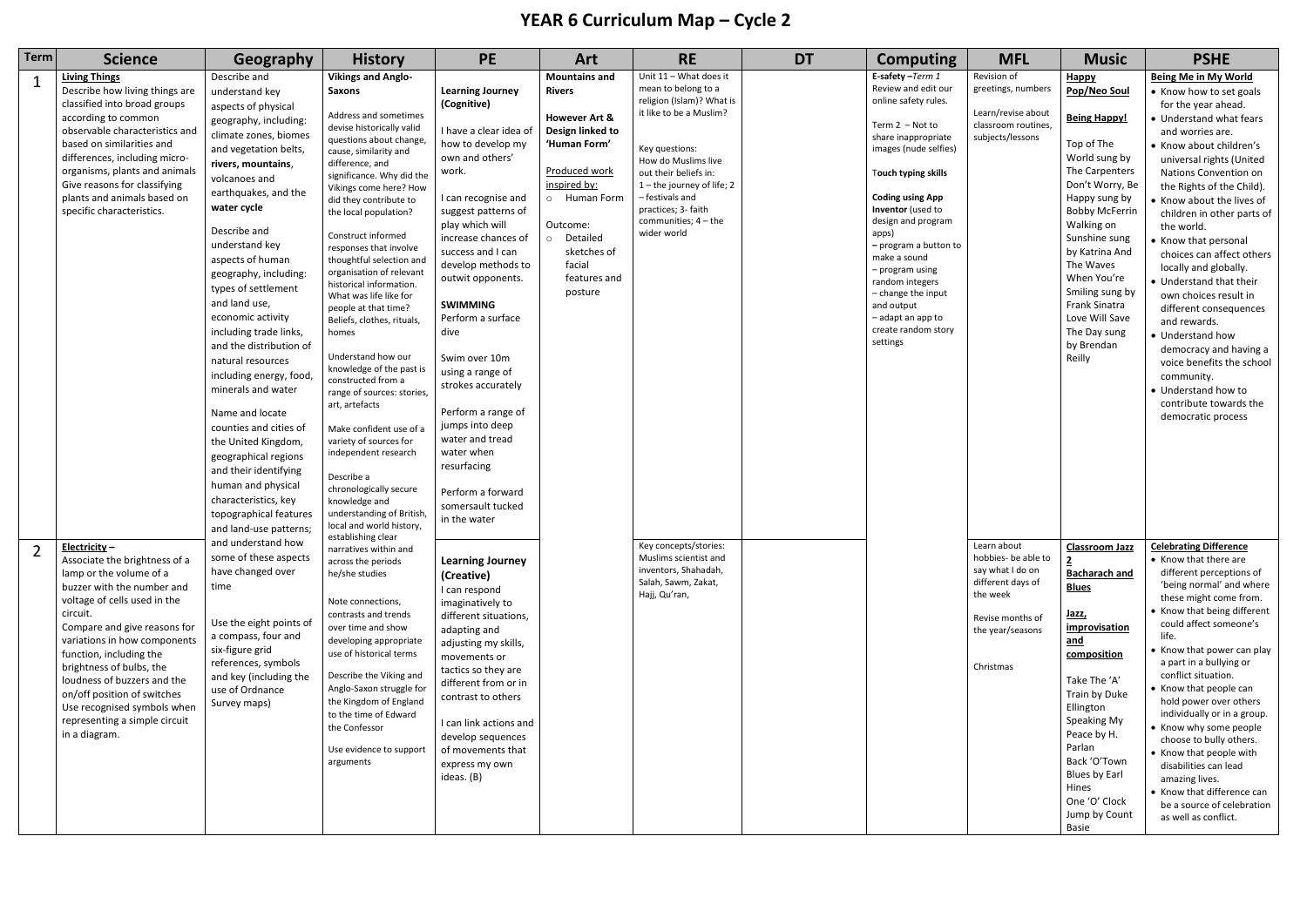| $\overline{4}$ | <b>Animals Including Humans -</b><br>Identify and name the main<br>parts of the human circulatory<br>system, and describe the<br>functions of the heart, blood<br>vessels and blood.<br>Recognise the impact of diet,<br>exercise, drugs and lifestyle on<br>the way their bodies function.<br>Describe the ways in which<br>nutrients and water are<br>transported within animals,<br>including humans.<br>Evolution & Inheritance -<br>Recognise that living things<br>have changed over time and<br>that fossils provide<br>information about living<br>things that inhabited the Earth<br>millions of years ago.<br>Recognise that living things<br>produce offspring of the same<br>kind, but normally offspring<br>vary and are not identical to<br>their parents.<br>Identify how animals and<br>plants are adapted to suit<br>their environment in different<br>ways and that adaptation may<br>lead to evolution. | Describe and<br>understand key<br>aspects of human<br>geography, including:<br>types of settlement<br>and land use,<br>economic activity<br>including trade links<br>Use the eight points of<br>a compass, four and<br>six-figure grid<br>references, symbols<br>and key<br>Locate the world's<br>countries, using maps<br>to focus on<br>North and South<br>America, concentrating<br>on their environmental<br>regions, key physical<br>and human<br>characteristics,<br>countries, and major<br>cities<br>Use maps, atlases,<br>globes and<br>digital/computer<br>mapping to locate<br>countries and describe<br>features<br>studied ie The<br>Americas | <b>Mayan Civilisation</b><br>Address and sometimes<br>devise historically valid<br>questions about change,<br>cause, similarity and<br>difference, and<br>significance<br>Construct informed<br>responses that involve<br>thoughtful selection and<br>organisation of relevant<br>historical information<br>Understand how our<br>knowledge of the past is<br>constructed from a<br>range of sources<br>Make confident use of a<br>variety of sources for<br>independent research<br>Note connections,<br>contrasts and trends<br>over time and show<br>developing appropriate<br>use of historical terms<br>Describe a non-<br>European society that<br>provides contrasts with<br>British history - one<br>study chosen from: early<br>Islamic civilization,<br>including a study of<br>Baghdad c. AD 900;<br>Mayan civilization c. AD<br>900; Benin (West Africa)<br>c. AD 900-1300<br>Use evidence to support<br>arguments: art,<br>artefacts, written<br>reports from the first<br>explorers | <b>Learning Journey</b><br>(Social)<br>I can give and<br>receive sensitive<br>feedback to improve<br>myself and others.<br>I can negotiate and<br>collaborate<br>appropriately<br><b>Learning Journey</b><br>(Applying Physical)<br>I can use<br>combinations of<br>skills confidently in<br>sport specific<br>contexts.<br>I can perform a<br>range of skills<br>fluently and<br>accurately in<br>practice situations | Mayans:<br>Produced work<br>inspired by:<br>o Mayan<br>Temple.<br>o Ancient<br>Mayan art.<br>Traditional<br>$\circ$<br>Mayan Art<br>Outcome:<br>Sketch of<br>$\circ$<br>Mayan<br>Temple using<br>ratio and<br>repeated<br>features<br>Re-created<br>$\circ$<br>ancient<br>Mayan art<br>using varying<br>brushstrokes<br>i.e. stippling<br>Intricate<br>$\circ$<br>patterned art<br>through<br>printing<br>(calved<br>potatoes/<br>polystyrene) | Unit $4 -$ What does it<br>mean to belong to a<br>religion (Christianity)<br>Key questions:<br>How do Christians live<br>out their beliefs in:<br>1-the journey of life; 2<br>- festivals and<br>practices; 3- faith<br>communities; $4 -$ the<br>wider world<br>Key concepts/stories:<br>Community, symbols,<br>Holy week/Easter,<br>different<br>denominations, | Mayan<br><b>Cooking and nutrition</b><br>The process of chocolate<br>making from bean to bar<br>-Understand how chocolate<br>pods are grown<br>-Understand the process of<br>chocolate production<br>-Be able to appreciate the<br>tastes/flavours at various<br>stages of the process<br><b>Bake Sale</b><br>Plan and make empanadas<br>-Select appropriate<br>ingredients applying the<br>principles of a healthy diet | E-safety - Term $3 -$<br>be safe social<br>networkers<br>Term 4 – Respect the<br>personal information<br>and privacy of others.<br>Touch typing skills<br>Coding in the<br>language of Python (a<br>text-based<br>programming<br>language).<br>- Code using Python<br>to instruct the<br>computer to display<br>messages and repeat<br>messages<br>- explore the input<br>command and<br>variables to create a<br>program that asks the<br>user questions and<br>then uses that<br>information<br>- use random<br>variables<br>- combine different<br>functions to create a<br>story generator | Learn/revise<br>rooms in the<br>house<br>Be able to use a<br>simple sentence<br>to describe what<br>is in each room<br>Revise family and<br>relationships<br>Be able to describe<br>relationships in the<br>family<br>Easter celebrations | <b>A New Year</b><br>Carol<br><b>Classical or</b><br><b>Urban Gospel</b><br>Benjamin<br><b>Britten's music</b><br>and cover<br>versions<br>I Mun Be<br>Married on<br>Sunday<br>Fishing Song<br>You've got a<br>Friend<br>70s Ballad/Pop<br>The music of<br><b>Carole King</b><br>The Loco-<br>Motion sung by<br>Little Eva<br>One Fine Day<br>sung by The<br>Chiffons<br>Up on The Roof<br>sung by The<br>Drifters<br>Will You Still<br>Love Me<br>Tomorrow?<br>(You Make Me<br>Feel Like) A<br>Natural Woman<br>sung by Carole<br>King | <b>Dreams and Goals</b><br>• Know their own learning<br>strengths.<br>• Know how to set<br>realistic and challenging<br>goals.<br>Know what the learning<br>$\bullet$<br>steps are they need to<br>take to achieve their<br>goal.<br>• Know a variety of<br>problems that the world<br>is facing.<br>• Know how to work with<br>other people to make<br>the world a better<br>place.<br>• Know some ways in<br>which they could work<br>with others to make the<br>world a better place.<br>• Know what their<br>classmates like and<br>admire about them.<br><b>Healthy Me</b><br>• Know how to take<br>responsibility for their<br>own health.<br>• Know how to make<br>choices that benefit their<br>own health and well-<br>being.<br>• Know about different<br>types of drugs and their<br>uses.<br>• Know how these<br>different types of drugs<br>can affect people's<br>bodies, especially their<br>liver and heart.<br>• Know that some people<br>can be exploited and<br>made to do things that<br>are against the law.<br>• Know why some people<br>join gangs and the risk<br>that this can involve.<br>• Know what it means to<br>be emotionally well.<br>• Know that stress can be<br>triggered by a range of<br>things.<br>• Know that being stressed |
|----------------|----------------------------------------------------------------------------------------------------------------------------------------------------------------------------------------------------------------------------------------------------------------------------------------------------------------------------------------------------------------------------------------------------------------------------------------------------------------------------------------------------------------------------------------------------------------------------------------------------------------------------------------------------------------------------------------------------------------------------------------------------------------------------------------------------------------------------------------------------------------------------------------------------------------------------|------------------------------------------------------------------------------------------------------------------------------------------------------------------------------------------------------------------------------------------------------------------------------------------------------------------------------------------------------------------------------------------------------------------------------------------------------------------------------------------------------------------------------------------------------------------------------------------------------------------------------------------------------------|---------------------------------------------------------------------------------------------------------------------------------------------------------------------------------------------------------------------------------------------------------------------------------------------------------------------------------------------------------------------------------------------------------------------------------------------------------------------------------------------------------------------------------------------------------------------------------------------------------------------------------------------------------------------------------------------------------------------------------------------------------------------------------------------------------------------------------------------------------------------------------------------------------------------------------------------------------------------------------------------------|------------------------------------------------------------------------------------------------------------------------------------------------------------------------------------------------------------------------------------------------------------------------------------------------------------------------------------------------------------------------------------------------------------------------|------------------------------------------------------------------------------------------------------------------------------------------------------------------------------------------------------------------------------------------------------------------------------------------------------------------------------------------------------------------------------------------------------------------------------------------------|-------------------------------------------------------------------------------------------------------------------------------------------------------------------------------------------------------------------------------------------------------------------------------------------------------------------------------------------------------------------|--------------------------------------------------------------------------------------------------------------------------------------------------------------------------------------------------------------------------------------------------------------------------------------------------------------------------------------------------------------------------------------------------------------------------|------------------------------------------------------------------------------------------------------------------------------------------------------------------------------------------------------------------------------------------------------------------------------------------------------------------------------------------------------------------------------------------------------------------------------------------------------------------------------------------------------------------------------------------------------------------------------------------------|-------------------------------------------------------------------------------------------------------------------------------------------------------------------------------------------------------------------------------------------|-----------------------------------------------------------------------------------------------------------------------------------------------------------------------------------------------------------------------------------------------------------------------------------------------------------------------------------------------------------------------------------------------------------------------------------------------------------------------------------------------------------------------------------------|----------------------------------------------------------------------------------------------------------------------------------------------------------------------------------------------------------------------------------------------------------------------------------------------------------------------------------------------------------------------------------------------------------------------------------------------------------------------------------------------------------------------------------------------------------------------------------------------------------------------------------------------------------------------------------------------------------------------------------------------------------------------------------------------------------------------------------------------------------------------------------------------------------------------------------------------------------------------------------------------------------------------------------------------------------------------------------------------------------------------------------------------------------------------------------------------------------------------------------------------------------------------|
|                | $Light -$                                                                                                                                                                                                                                                                                                                                                                                                                                                                                                                                                                                                                                                                                                                                                                                                                                                                                                                  |                                                                                                                                                                                                                                                                                                                                                                                                                                                                                                                                                                                                                                                            | Construct informed                                                                                                                                                                                                                                                                                                                                                                                                                                                                                                                                                                                                                                                                                                                                                                                                                                                                                                                                                                                |                                                                                                                                                                                                                                                                                                                                                                                                                        | <b>Crime and</b>                                                                                                                                                                                                                                                                                                                                                                                                                               | Unit 8 - What do we                                                                                                                                                                                                                                                                                                                                               | <b>Crime and Punishment</b>                                                                                                                                                                                                                                                                                                                                                                                              | E-safety-Term $5 -$                                                                                                                                                                                                                                                                                                                                                                                                                                                                                                                                                                            | Learn/revise about                                                                                                                                                                                                                        | <b>Music and Me</b>                                                                                                                                                                                                                                                                                                                                                                                                                                                                                                                     | can cause drug and<br>alcohol misuse.<br>Relationships                                                                                                                                                                                                                                                                                                                                                                                                                                                                                                                                                                                                                                                                                                                                                                                                                                                                                                                                                                                                                                                                                                                                                                                                               |
|                | Recognise that light appears<br>to travel in straight lines.<br>Use the idea that light travels<br>in straight lines to explain that<br>objects are seen because they<br>give out or reflect light into<br>the eye.<br>Explain that we see things<br>because light travels from<br>light sources to our eyes or<br>from light sources to objects                                                                                                                                                                                                                                                                                                                                                                                                                                                                                                                                                                           |                                                                                                                                                                                                                                                                                                                                                                                                                                                                                                                                                                                                                                                            | responses that involve<br>thoughtful selection and<br>organisation of relevant<br>historical information<br>Understand how our<br>knowledge of the past is<br>constructed from a<br>range of sources<br>Make confident use of a<br>variety of sources for<br>independent research                                                                                                                                                                                                                                                                                                                                                                                                                                                                                                                                                                                                                                                                                                                 | <b>Learning Journey</b><br>(Health and Fitness)<br>I can self-select and<br>perform appropriate<br>warm up and cool<br>down activities<br>I can identify<br>possible dangers<br>when planning an                                                                                                                                                                                                                       | <b>Punishment:</b><br>Produced work<br>inspired by:<br>o Study 'Crime<br>&<br>Punishment'<br>collection by<br>Peter Saul.<br>Outcome:<br>o Charcoal on                                                                                                                                                                                                                                                                                         | believe about life?<br>Questions and<br>Mysteries.<br>The feelings people<br>experience under the<br>pressure of change,<br>including birth, death,<br>moving home, natural<br>disasters.<br>Key questions:<br>What answers might be                                                                                                                              | <b>Through the Ages</b><br><b>Processes</b><br>Security based circuit<br>including alarm and<br>flashing lights<br>Design-<br><b>Cooking and nutrition</b><br>Make Gruel<br>-Understand the main food                                                                                                                                                                                                                    | Use our skills to solve<br>online safety issues.<br>Term 6 - Be safe<br>gaming experts.<br>Touch typing skills<br><b>Coding using</b><br><b>MakeCode Arcade:</b><br>-design a space<br>explorer<br>- make a player                                                                                                                                                                                                                                                                                                                                                                             | sports and hobbies<br>Be able to say what<br>is my favourite<br>sport and when I<br>play it.                                                                                                                                              | Hip Hop,<br>Classical,<br>Electronic,<br>Soul,<br>Contemporary<br>Something<br>Helpful by Anna<br>Meredith<br>O by Shiva                                                                                                                                                                                                                                                                                                                                                                                                                | •Know that it is important<br>to take care of their own<br>mental health.<br>•Know ways that they can<br>take care of their own<br>mental health.<br>•Know the stages of grief<br>and that there are<br>different types of loss that<br>cause people to grieve.<br>.Know that sometimes<br>people can try to gain                                                                                                                                                                                                                                                                                                                                                                                                                                                                                                                                                                                                                                                                                                                                                                                                                                                                                                                                                    |